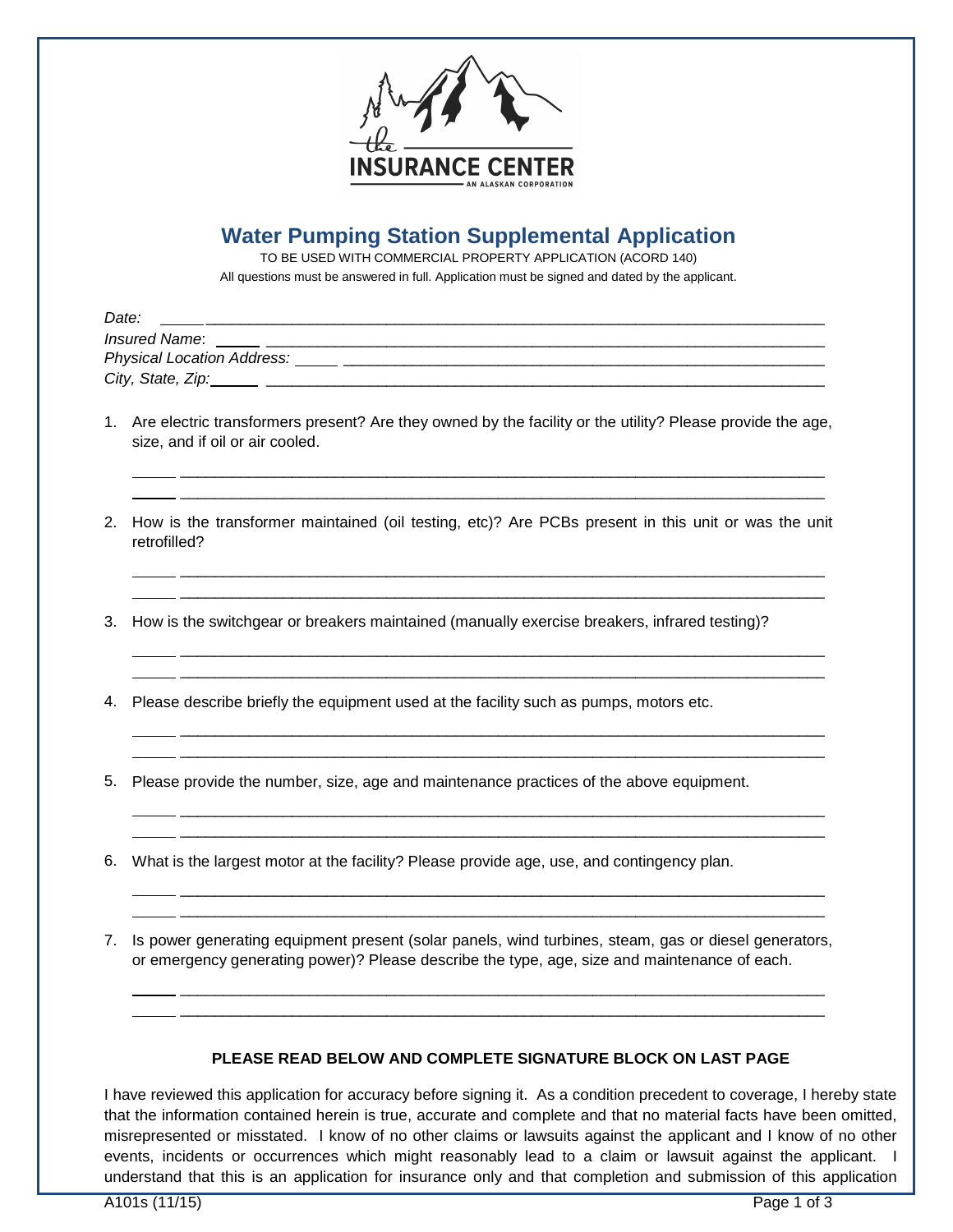does not bind coverage with any insurer.

**IMPORTANT NOTICE:** As part of our underwriting procedure, a routine inquiry may be made to obtain applicable information concerning character, general reputation, personal characteristics, and mode of living. Upon written request, additional information as to the nature and scope of the report, if one is made, will be provided.

## **FRAUD STATEMENT FOR THE STATE(S) OF:**

**Alabama, Alaska, Arizona, Arkansas, California, Connecticut, Delaware, District of Columbia, Georgia, Idaho, Illinois, Indiana**, **Iowa, Louisiana**, **Massachusetts**, **Michigan**, **Minnesota, Mississippi**, **Missouri**, **Montana**, **Nebraska**, **Nevada, New Hampshire**, **North Carolina**, **North Dakota**, **Rhode Island, South Carolina**, **South Dakota**, **Texas**, **Utah**, **Vermont**, **West Virginia**, **Wisconsin**, **Wyoming**: Any person who knowingly presents a false or fraudulent claim for payment of a loss or benefit or knowingly presents false information in an application for insurance is guilty of a crime and may be subject to fines and confinement in prison.

**Colorado:** It is unlawful to knowingly provide false, incomplete, or misleading facts or information to an insurance company for the purpose of defrauding or attempting to defraud the company. Penalties may include imprisonment, fines, denial of insurance, and civil damages. Any insurance company or agent of an insurance company who knowingly provides false, incomplete, or misleading facts or information to a policyholder or claimant for the purpose of defrauding or attempting to defraud the policyholder or claimant with regard to a settlement or award payable from insurance proceeds shall be reported to the Colorado Division of Insurance within the Department of Regulatory Agencies.

**Florida:** Any person who knowingly and with intent to injure, defraud or deceive any insurer files a statement of claim or an application containing any false, incomplete, or misleading information is guilty of a felony of the third degree.

**Hawaii:** Intentionally or knowingly misrepresenting or concealing a material fact, opinion or intention to obtain coverage, benefits, recovery or compensation when presenting an application for the issuance or renewal of an insurance policy or when presenting a claim for the payment of a loss is a criminal offense punishable by fines or imprisonment, or both.

**Kansas:** Any person who commits a fraudulent insurance act is guilty of a crime and may be subject to restitution, fines and confinement in prison. A fraudulent insurance act means an act committed by any person who, knowingly and with intent to defraud, presents, causes to be presented or prepares with knowledge or belief that it will be presented to or by an insurer, purported insurer or insurance agent or broker, any written, electronic, electronic impulse, facsimile, magnetic, oral or telephonic communication or statement as part of, or in support of, an application for insurance, or the rating of an insurance policy, or a claim for payment or other benefit under an insurance policy, which such person knows to contain materially false information concerning any material fact thereto; or conceals, for the purpose of misleading, information concerning any fact material thereto.

**Kentucky, Ohio, Pennsylvania:** Any person who knowingly and with intent to defraud any insurance company or other person files an application for insurance containing any materially false information or conceals, for the purpose of misleading, information concerning any fact material thereto commits a fraudulent insurance act, which is a crime.

**Maine, Tennessee, Virginia, Washington:** It is a crime to knowingly provide false, incomplete or misleading information to an insurance company for the purpose of defrauding the company. Penalties may include imprisonment, fines, or a denial of insurance benefits.

**Maryland:** Any person who knowingly or willfully presents a false or fraudulent claim for payment of a loss or benefit or knowingly or willfully presents false information in an application for insurance is guilty of a crime and may be subject to fines and confinement in prison.

**New Jersey:** Any person who includes any false or misleading information on an application for an insurance policy is subject to criminal and civil penalties.

**New Mexico:** Any person who knowingly presents a false or fraudulent claim for payment of a loss or benefit or knowingly presents false information in an application for insurance is guilty of a crime and may be subject to civil fines and criminal penalties.

**New York:** Any person who knowingly and with intent to defraud any insurance company or other person files an application for insurance or statement of claim containing any materially false information, or conceals for the purpose of misleading, information concerning any fact material thereto, commits a fraudulent insurance act, which is a crime, and shall also be subject to a civil penalty not to exceed five thousand dollars and the stated value of the claim for each such violation.

**Oklahoma** WARNING**:** Any person who knowingly, and with intent to injure, defraud or deceive any insurer, makes any claim for the proceeds of an insurance policy containing any false, incomplete or misleading information is